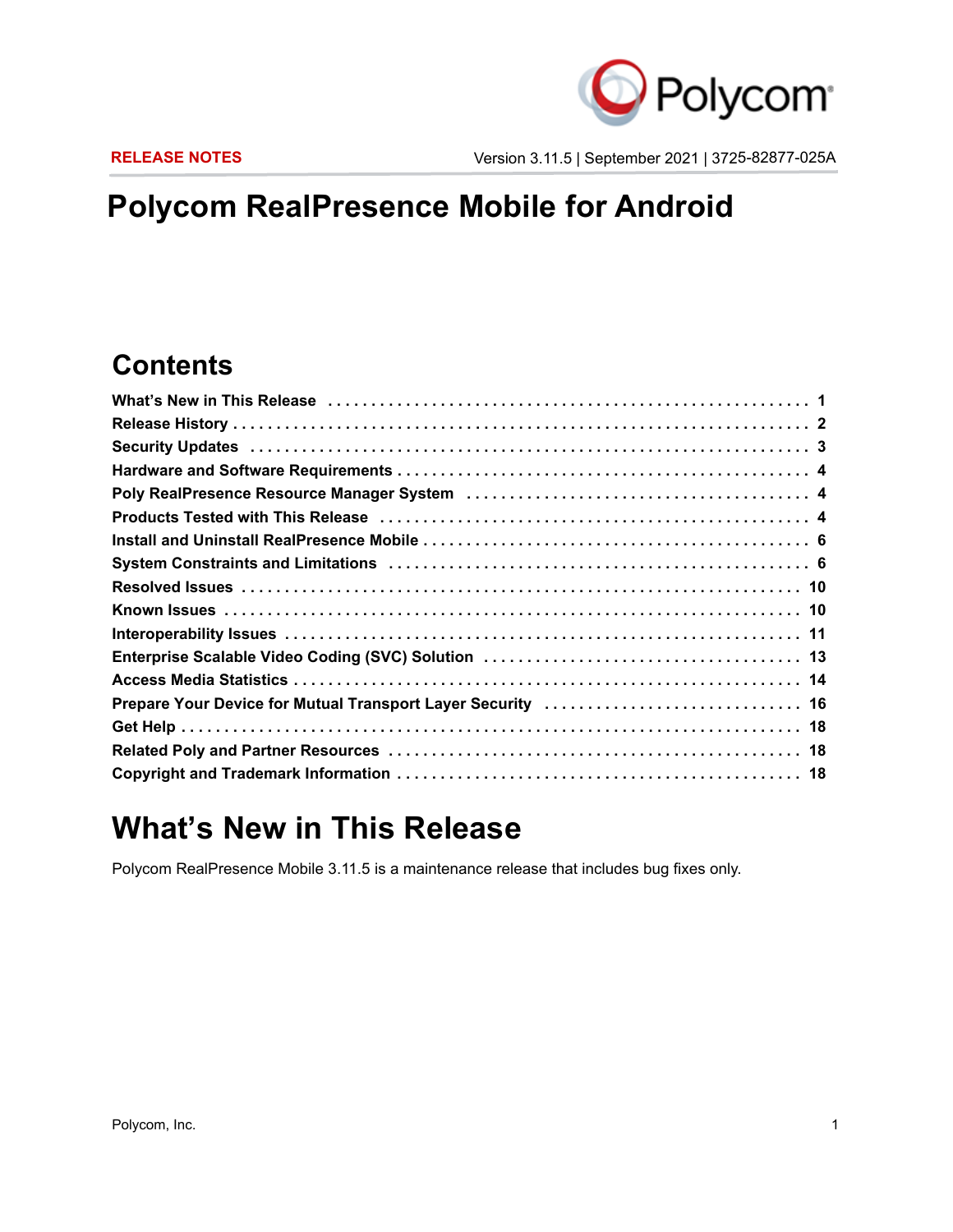# <span id="page-1-0"></span>**Release History**

This following table lists the release history of Polycom RealPresence Mobile application.

### **Release History**

| <b>Release</b> | <b>Release Date</b> | <b>Features</b>                                                                                                                                                                                                    |
|----------------|---------------------|--------------------------------------------------------------------------------------------------------------------------------------------------------------------------------------------------------------------|
| 3.11.5         | September 2021      | Bug fixes                                                                                                                                                                                                          |
| 3.11.4         | May 2021            | <b>Bug fixes</b>                                                                                                                                                                                                   |
| 3.11.2         | December 2020       | Bug fixes                                                                                                                                                                                                          |
| 3.10.1         | May 2019            | New option for sharing customer information with Polycom                                                                                                                                                           |
| 3.10           | April 2019          | Support for clicking the URL of a new format that contains the user token<br>to join a meeting<br>Supports new devices<br>Defect fixes                                                                             |
| 3.9.1          | September 2018      | Supports new devices<br>Defect fixes                                                                                                                                                                               |
| 3.9            | January 2018        | Dropped support for automatic detection of Polycom SmartPairing<br>New device and OS support                                                                                                                       |
| 3.8            | September 2017      | Support for receiving 1080p content<br>Disable Remember Password feature<br>Dropped support for Polycom Concierge<br>New device support                                                                            |
| 3.7            | December 2016       | Audio enhancement<br>Video enhancements<br>UI enhancements<br>Support for Android device capability detection for 720p<br>CallTo feature support<br>Czech language support<br>New device support<br>New OS Support |
| 3.5.1          | April 2016          | Android version 6.x support<br>New devices support<br>Constant Bitrate (CBR) adopted for video codecs<br>Bug fixes and feature enhancements                                                                        |
| 3.5            | January 2016        | Polycom Concierge Solution support for Android phones<br>TLSv2 support<br>Simplified Chinese UI support for Android phones and tablets<br>New devices support                                                      |
| 3.4.2          | August 2015         | Fixed a known Android security vulnerability.                                                                                                                                                                      |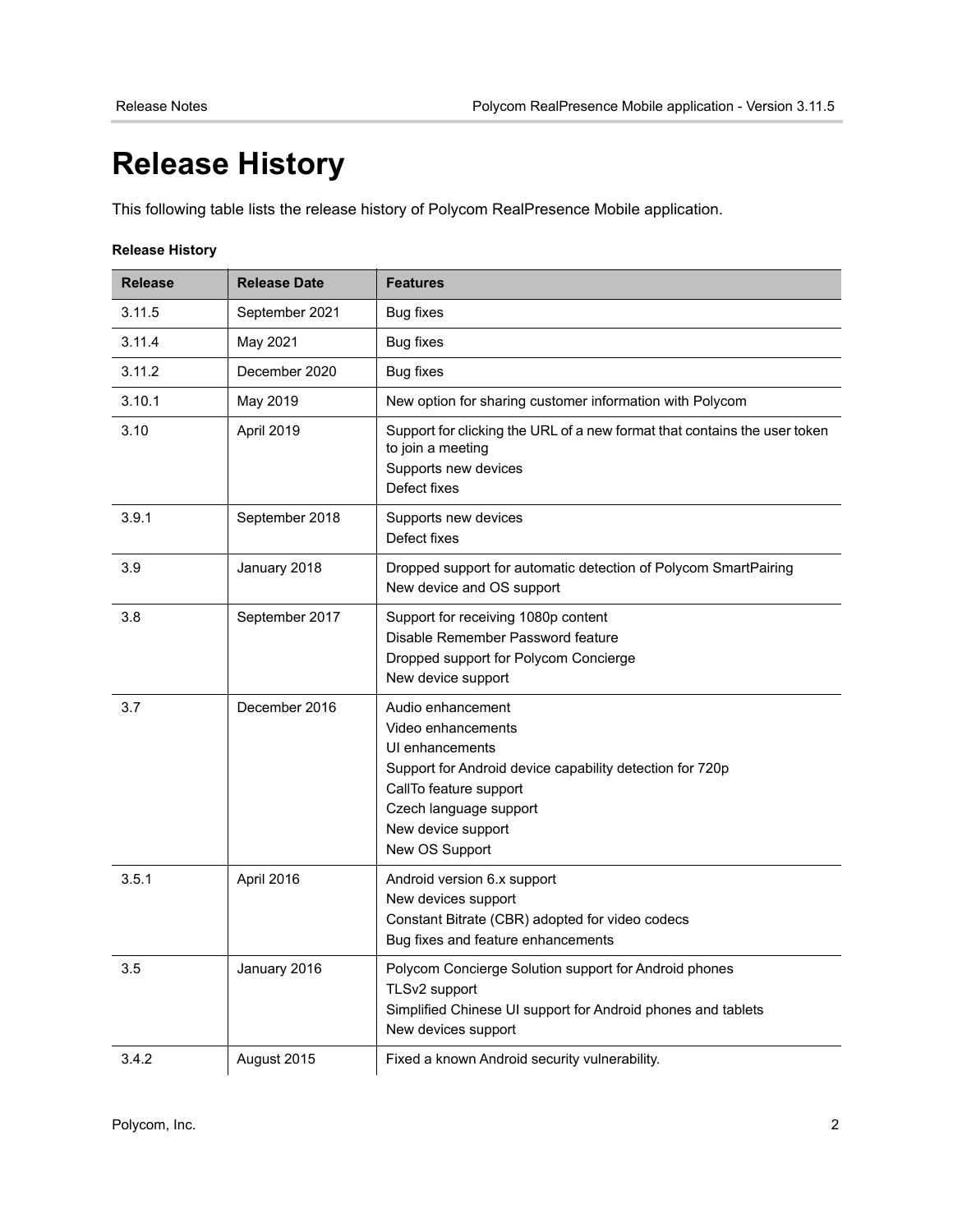| <b>Release</b> | <b>Release Date</b> | <b>Features</b>                                                                                                                                                                                                                                                                                                                                                                                                                                                                                                                                                                                                                                                                                                                                                                                 |
|----------------|---------------------|-------------------------------------------------------------------------------------------------------------------------------------------------------------------------------------------------------------------------------------------------------------------------------------------------------------------------------------------------------------------------------------------------------------------------------------------------------------------------------------------------------------------------------------------------------------------------------------------------------------------------------------------------------------------------------------------------------------------------------------------------------------------------------------------------|
| 3.4.1          | <b>July 2015</b>    | <b>Support for Cloud Services</b>                                                                                                                                                                                                                                                                                                                                                                                                                                                                                                                                                                                                                                                                                                                                                               |
| 3.4            | June 2015           | Profile Photo and Virtual Business Card Feature<br>Mid-string Search of Favorites<br>Support for Polycom NoiseBlock<br>In-call Toolbar User Interface Enhancement<br>Device Support Changes                                                                                                                                                                                                                                                                                                                                                                                                                                                                                                                                                                                                     |
| 3.3            | January 2015        | Support for BroadSoft Device Management as Provisioning Server<br>User Interface Improvements<br>Standalone mode provides more features. See System Capabilities and<br>Constraints for a complete list of feature capabilities.<br>Support for high video Resolution (720p) on powerful mobile devices,<br>such as Samsung S5, and Samsung Galaxy Tab Pro, for AVC point to<br>point calls, AVC multi-points calls, and SVC point to point calls.<br>Support for the SDP Size Adjustment Feature<br>Device Support Changes<br>This release adds support for the following devices:<br>▲ Samsung Galaxy Tab Pro 8.4"<br>▲ Samsung Galaxy S5 Phone<br>This release drops the support for the following Android devices:<br>$\bullet$<br>▲ HTC One X phone<br>▲ Samsung Galaxy SII GT-I9100 Phone |
| 3.2.1          | <b>July 2014</b>    | The Roster display button is not shown in CloudAXIS 1.5 and earlier<br>versions.<br>Fixed an OpenSSL security vulnerability (CVE-2014-0224).                                                                                                                                                                                                                                                                                                                                                                                                                                                                                                                                                                                                                                                    |
| 3.2            | <b>June 2014</b>    | Support for CloudAXIS HTTPs tunneling<br>Support for roster display in a CloudAXIS meeting<br>Support for log collector<br>Support for Far-end Camera Control (FECC) on Android tablets in<br>managed mode<br>Support for sharing pictures on Android tablets in managed mode<br>Support for the following new devices:<br>Samsung Galaxy Tab 3 7" SM-T217A Tablet<br>Samsung Galaxy Tab 3 8" SM-T311 Tablet<br>$\bullet$                                                                                                                                                                                                                                                                                                                                                                       |

### **Release History**

# <span id="page-2-0"></span>**Security Updates**

Please refer to the [Poly Security Center](https://support.polycom.com/content/support/security-center.html) for information about known and resolved security vulnerabilities.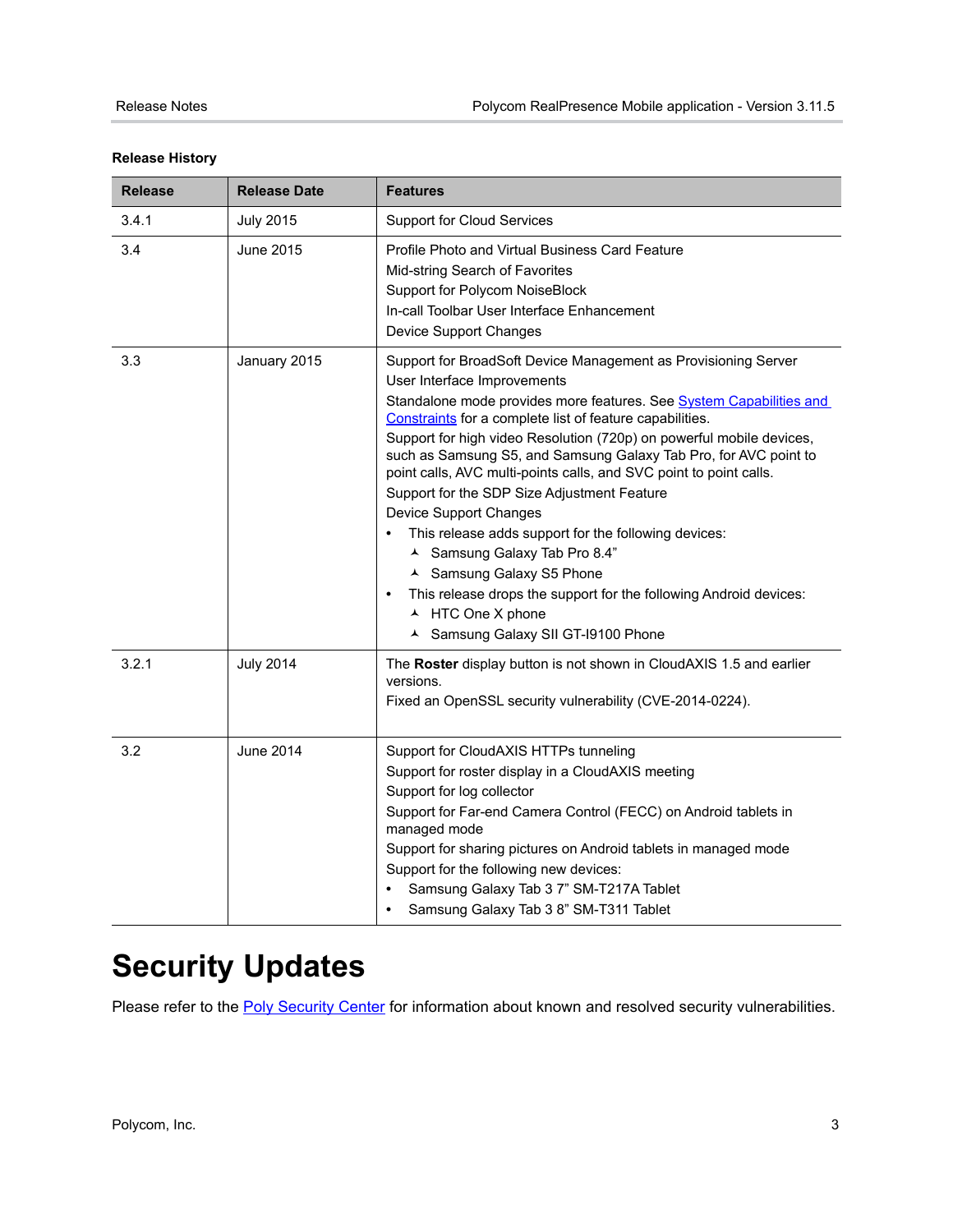# **Hardware and Software Requirements**

The following hardware requirements were determined based on test scenarios. Your system's actual performance tmay vary based on software or hardware configurations.

| <b>Manufacturer</b> | <b>Devices</b>                                                                                         | Android<br><b>Version</b> | <b>Network</b><br><b>Requirements</b>                                         | <b>Optional Peripheral</b><br><b>Devices</b>  |
|---------------------|--------------------------------------------------------------------------------------------------------|---------------------------|-------------------------------------------------------------------------------|-----------------------------------------------|
| Samsung             | S Series, A Series, and Note<br>Series devices that support<br>Android 8 (Oreo) through<br>Android 10. | $8.0 - 11$                | Wireless Local Area<br>Network (WLAN),<br>802.11 a/b/g/n.<br>3G or 4G network | 3.5 mm headset<br>Stereo Bluetooth<br>headset |
| Google              | Pixel devices that support<br>Android 8 (Oreo) through<br>Android 10.                                  |                           |                                                                               |                                               |
| LG                  | Devices that support Android<br>8 (Oreo) through Android 10.                                           |                           |                                                                               |                                               |
| Motorola            | Devices that support Android<br>8 (Oreo) through Android 10.                                           |                           |                                                                               |                                               |

# <span id="page-3-0"></span>**Poly RealPresence Resource Manager System**

The RealPresence Mobile application can register to the Polycom RealPresence Resource Manager server. Some management features have limitations relative to other Polycom endpoints. For example, software updates of RealPresence Mobile are not supported and the QoS monitoring is limited.

# <span id="page-3-1"></span>**Products Tested with This Release**

The Polycom RealPresence Mobile application is tested with other products. The following list isn't a complete inventory of compatible equipment. It indicates the products that have been tested for compatibility with this release.



Polycom recommends that you upgrade your Polycom devices with the latest software versions, as compatibility issues may already have been addressed by software updates. See the Current [Polycom Interoperability Matrix](http://support.polycom.com/PolycomService/support/us/support/service_policies.html) to match product and software versions.

Polycom RealPresence Collaboration Server 800s, Virtual Edition | 8.9.1.3900

#### **Type Product Tested Versions** Gatekeeper, Gateways, External MCU, Bridges, Call Polycom Distributed Media Application (DMA) 7000 | 10.1.0 Build 13638 Polycom RealPresence Resource Manager 10.9.0\_80

### **Products Tested with This Release**

Managers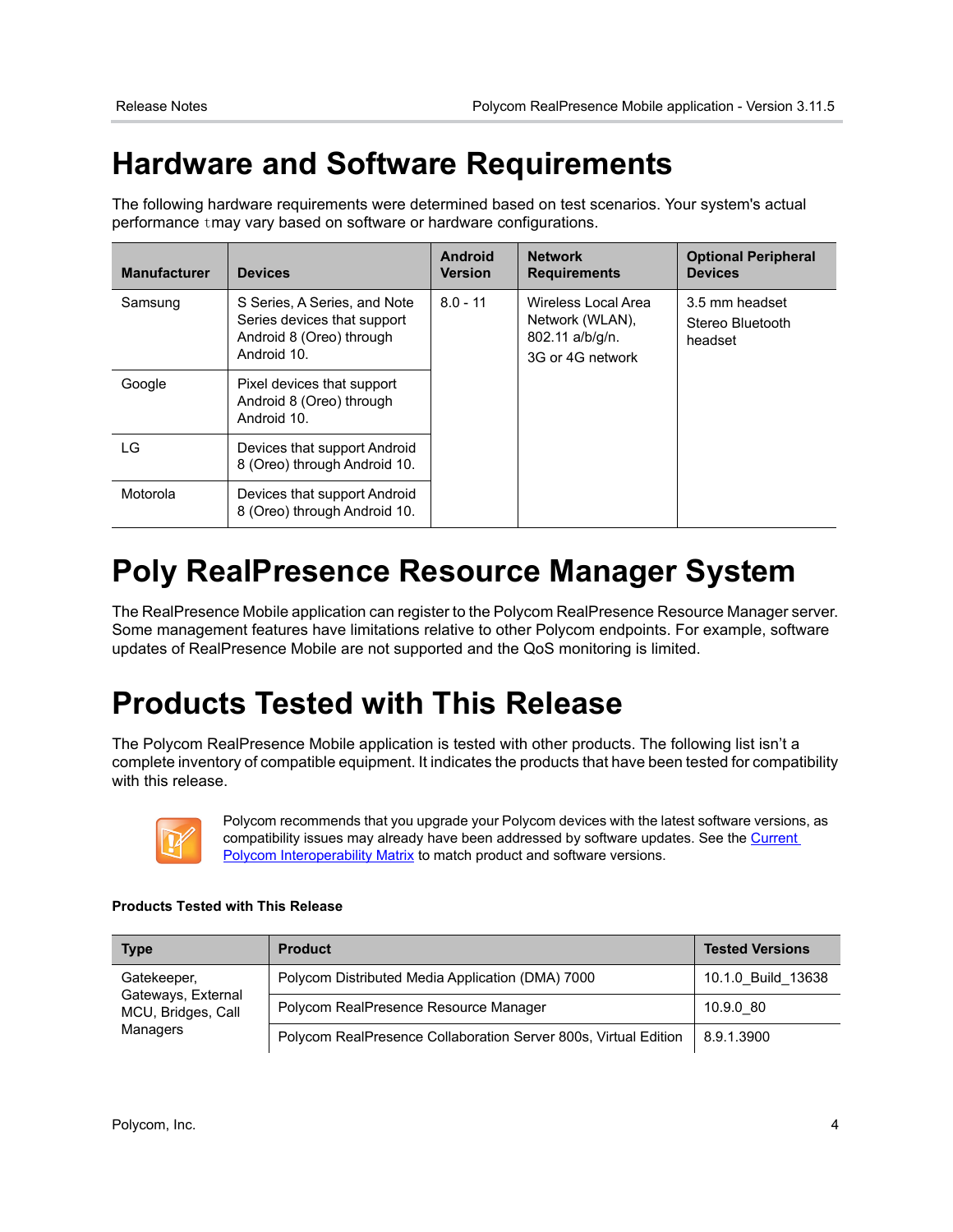| <b>Type</b>          | <b>Product</b>                 | <b>Tested Versions</b> |
|----------------------|--------------------------------|------------------------|
| Apple Mobile Devices | iPhone 12                      | 14.7.1                 |
|                      | iPhone 11 Pro Max              | 14.2                   |
|                      | iPad Air (4th gen)             | 14.7.1                 |
|                      | iPad Air (4th gen)             | 14.4.2                 |
| Apple                | MacBook Pro 2019               | 11.5.1                 |
| Samsung Galaxy       | Tab s6 lite                    | Android 11             |
|                      | Tab s5e                        | Android 9              |
|                      | s7                             | Android 8              |
| Motorola             | Moto g7                        | Android 10             |
| Dell                 | Precision 5540                 | 10 Enterprise 1909     |
| Poly Endpoints       | Polycom RealPresence Group 500 | 6.2.2.7-660022         |
|                      | Polycom HDX 8000               | 3.1.4-56008            |
|                      | Polycom RealPresence Desktop   | 3.11.3                 |
|                      | Polycom RealPresence Mobile    | 3.11.3, 3.11.2         |
|                      | Poly Studio X30                | 3.7.0-10601            |
|                      | Poly Studio X50                | 3.6.0-350035           |
|                      | Poly Studio G7500              | 3.7.0-10601            |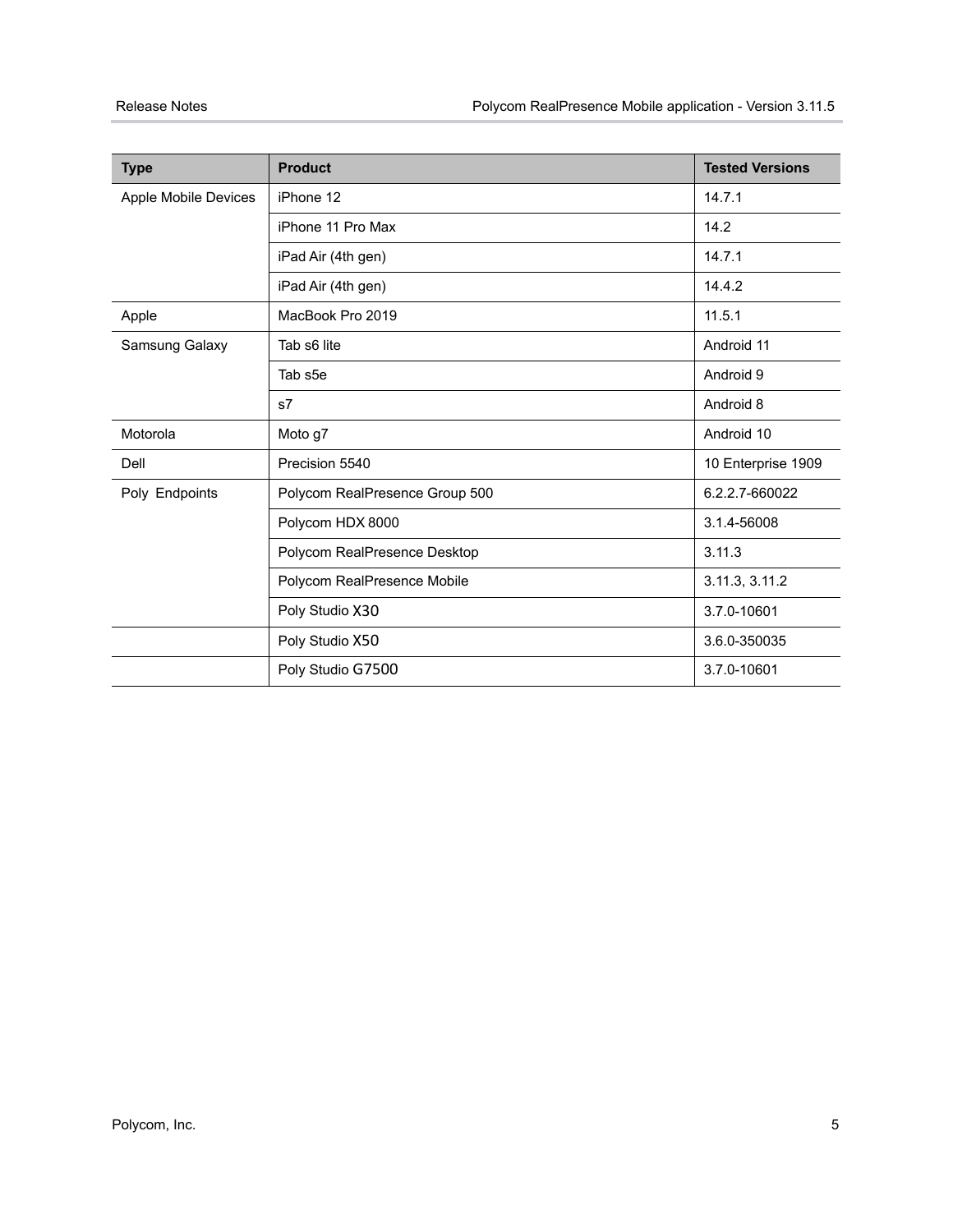# <span id="page-5-0"></span>**Install and Uninstall RealPresence Mobile**

This section explains how to install and uninstall RealPresence Mobile.



The RealPresence Mobile user interface supports the following languages: English, Czech, Simplified Chinese, and Traditional Chinese.

### **To install the RealPresence Mobile application:**

- **1** Go to the Google Play application, search for **Polycom** or **video conferencing** to find the RealPresence Mobile application.
- **2** Tap **Free** and then **OK** to accept permission. The application downloads and installs automatically.

### **To uninstall the RealPresence Mobile application:**

- **1** Go to the device's application list, tap **Settings** and then **App** and then **Manage applications.**
- **2** Tap **Video** and then **Uninstall**.
- **3** When you are prompted to confirm, tap **OK.** Your user data is deleted when you uninstall this application.

## <span id="page-5-1"></span>**System Constraints and Limitations**

The following sections provide information on constraints and limitations when using Polycom RealPresence Mobile application.

### *Capabilities*

The following video capabilities are supported for RealPresence Mobile.

| <b>Call Rate</b>                 | <b>Video Capability</b> |
|----------------------------------|-------------------------|
| 1 Mbps                           | 720 <sub>p</sub>        |
| 512 kbps<br>384 kbps<br>256 kbps | 360p                    |
| 64 kbps                          | Audio only              |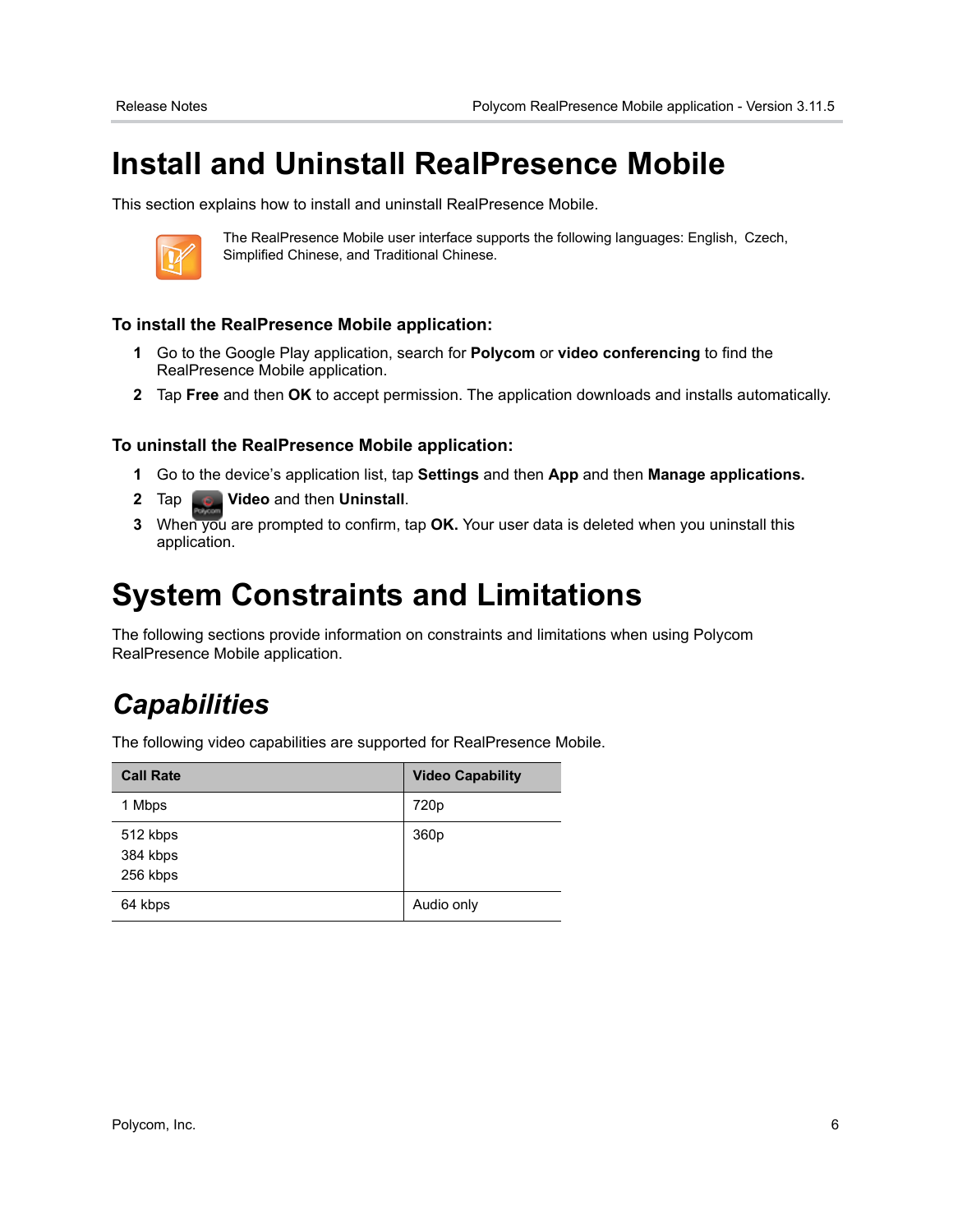# *Protocols*

The following table lists the protocols supported in this version of the RealPresence Mobile application.

| <b>Protocol</b>                       | <b>Description</b>            |
|---------------------------------------|-------------------------------|
| <b>DNS</b>                            | Domain Name System            |
| H.235                                 | Security and Encryption       |
| H.239                                 | <b>Token Management</b>       |
| H.323                                 | Signaling                     |
| H.460                                 | <b>Firewall/NAT Traversal</b> |
| LDAP, H.350                           | <b>Directory Services</b>     |
| NTLM <sub>v2</sub>                    | Authentication                |
| Polycom Lost Packet<br>Recovery (LPR) | Lost Packet Recovery          |
| <b>SIP</b>                            | Session Initiation Protocol   |

### *Resolutions*

The following table lists the resolutions supported in this version of the RealPresence Mobile application.

| <b>Resolution and Frame Rate</b>               | <b>Source</b>                    |
|------------------------------------------------|----------------------------------|
| Up to 720p, 15 fps                             | Video sent from camera           |
| Up to $720p$ , $30$ fps                        | Video received from far end      |
| Up to 1080p, 15 fps                            | Content received from far end    |
| Up to 720p (1280x720), 5 fps<br>(Tablets only) | Content showing from the tablets |



Actual transmitted video resolution is determined by several factors, such as camera capability, computer performance, network conditions, the far-end system's capabilities, and whether content is being received.

HD/720p 30 fps is the maximum video receiving capability. The actual resolution is based on the negotiation with the far end.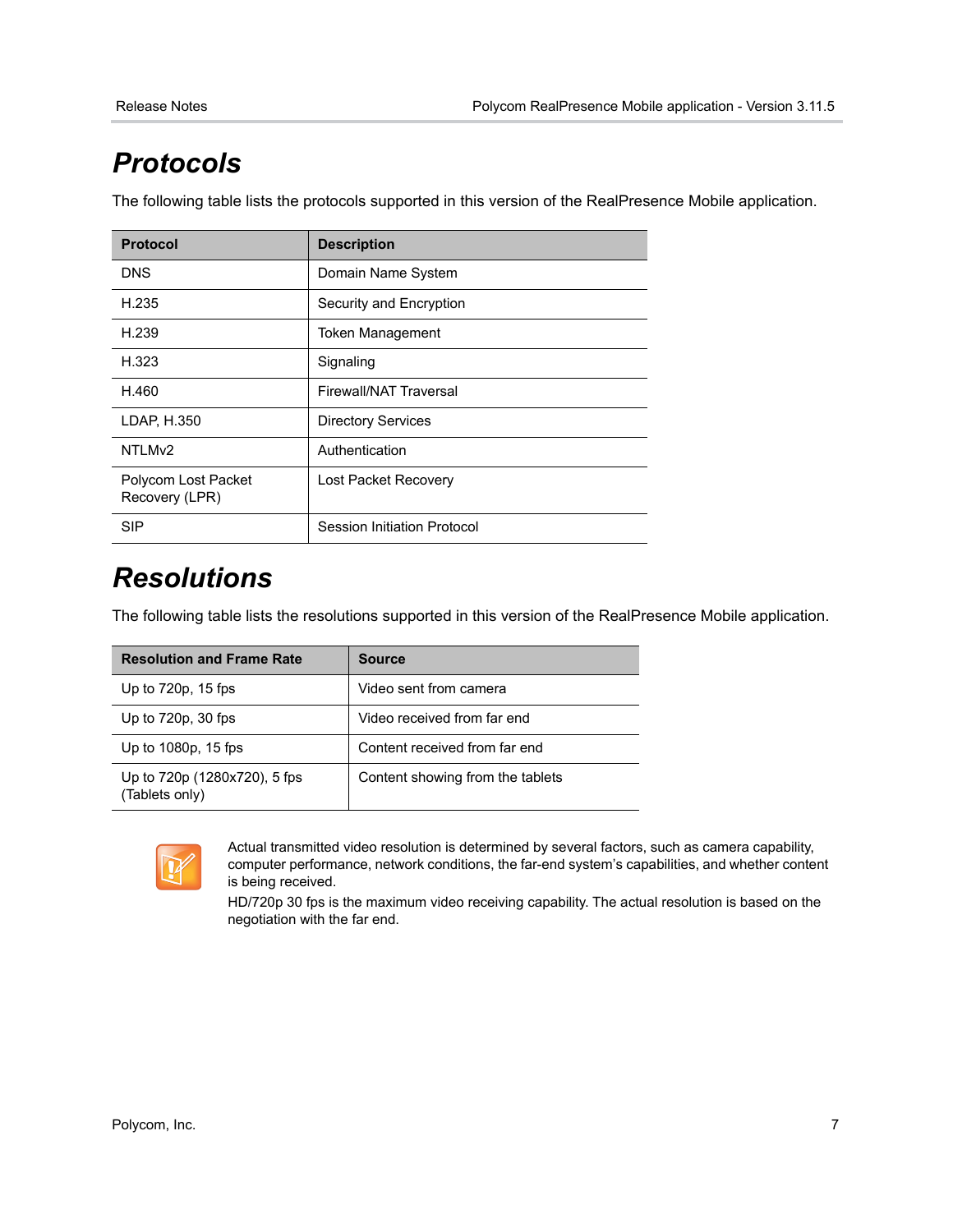# *Algorithms*

The following table lists the algorithms supported in this version of the RealPresence Mobile application.

| <b>Algorithm Type</b> | <b>Description</b>                   |
|-----------------------|--------------------------------------|
| Audio                 | G.722.1 Annex C                      |
|                       | G.711u                               |
|                       | G <sub>711a</sub>                    |
|                       | Siren LPR                            |
|                       | Acoustic Echo Cancellation (AEC)     |
|                       | Automatic Gain Control (AGC)         |
|                       | Scalable Audio Coding (SAC)          |
| Video                 | <b>H.264 SVC</b>                     |
|                       | <b>H.264 AVC</b>                     |
|                       | H.264 high profile                   |
|                       | H.263 and H.263+ (for content only)  |
|                       | <b>Note:</b> H.261 is not supported. |
| Encryption            | AES-128 media encryption             |
|                       | TLS for SIP calls                    |

### *Inbound and Outbound Ports*

The following table lists the inbound and outbound ports supported in this version of the RealPresence Mobile application.

| Port               | <b>Function</b>                                 |
|--------------------|-------------------------------------------------|
| 1720 (TCP)         | H.323 Call Signaling (H.225)                    |
| 1719 (UDP)         | H.323 Registration, Admission, and Status (RAS) |
| 3230 - 3250 (TCP)  | H.323 Call Control (H.245)                      |
| 3230 - 3250 (UDP)  | Media (RTP/RTCP)                                |
| 3238 (UDP and TCP) | <b>BFCP</b>                                     |
| 5060 (UPD and TCP) | <b>SIP</b>                                      |

| <b>Port</b>        | <b>Function</b>                             |
|--------------------|---------------------------------------------|
| 443 (TCP)          | Provisioning, Monitoring, Help Files, HTTPS |
| 389 (TCP)          | LDAP                                        |
| 5060 (UDP and TCP) | <b>SIP</b>                                  |
| 5061 (TCP)         | SIP TLS signaling                           |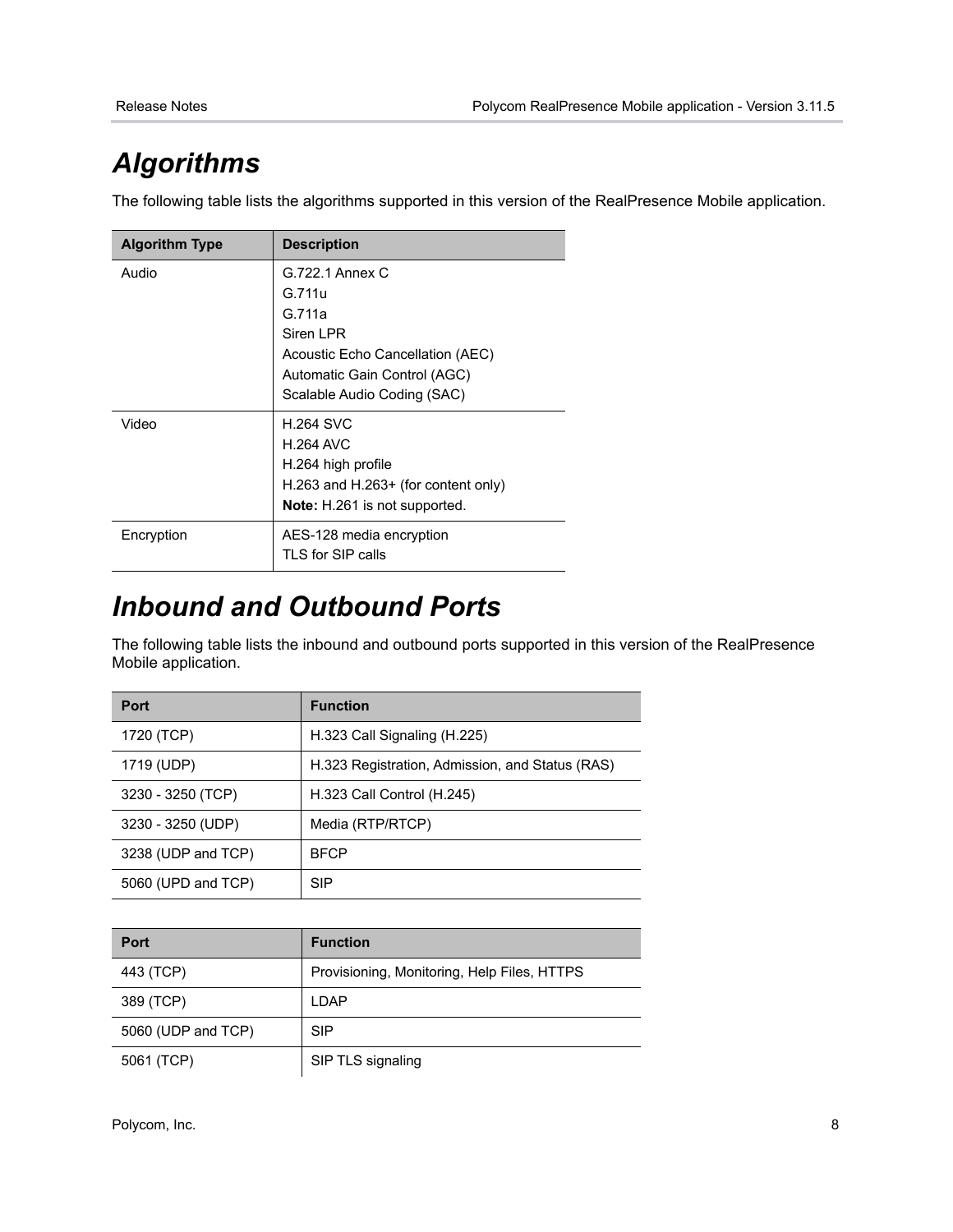| <b>Port</b>        | <b>Function</b>                                 |
|--------------------|-------------------------------------------------|
| 1720 (TCP)         | $H.323$ Signaling ( $H.225$ )                   |
| 1719 (UDP)         | H.323 Registration, Admission, and Status (RAS) |
| 3230 - 3250 (TCP)  | H.323 Control (H.245)                           |
| 3230 - 3250 (UDP)  | Media (RTP/RTCP)                                |
| 3238 (UDP and TCP) | <b>BFCP</b>                                     |

# <span id="page-8-0"></span>**Resolved Issues**

The following table lists the resolved issues in this release.

| Issue #   | <b>Description</b>                                                                                                                                                                                    |
|-----------|-------------------------------------------------------------------------------------------------------------------------------------------------------------------------------------------------------|
| EN-201510 | If you set the call rate as 1 Mbps or above, the far ends receive your content with color distortion.                                                                                                 |
| EN-206937 | Sometimes, RealPresence Mobile disconnects from a conference with some of the log files<br>missing.                                                                                                   |
| EN-206834 | Sometimes, RealPresence Mobile shows false SIP registration status.                                                                                                                                   |
| EN-207771 | Sometimes, RealPresence Mobile fails to place H.323 calls after the first successful call upon<br>login.                                                                                              |
| EN-207836 | When you attempt to log in RealPresence Mobile with an Active Directory user account and the<br>password is incorrect, the application shows an inaccurate "Invalid server address" error<br>message. |
| FN-205243 | After you upgrade RealPresence Mobile from 3.10.1 to 3.11.4, the application fails to retrieve the<br>GK and SIP addresses after login.                                                               |
| EN-201161 | You can't place calls after signing in to VBP7301.                                                                                                                                                    |
| EN-204834 | When Polycom RealPresence DMA enables SIP device authentication, RealPresence Mobile iOS<br>3.11.4 SIP registration fails.                                                                            |
| EN-201364 | You can't sign in to Polycom RealPresence Resource Manager successfully with certain<br>passwords. For example, <i>testtest11</i> .                                                                   |

## <span id="page-8-1"></span>**Known Issues**

The following table lists all known issues and suggested workarounds for Polycom RealPresence Mobile application.



These release notes do not provide a complete listing of all known issues that are included in the software. Issues not expected to significantly impact customers with standard voice or video conferencing environments may not be included. In addition, the information in these release notes is provided as-is at the time of release and is subject to change without notice.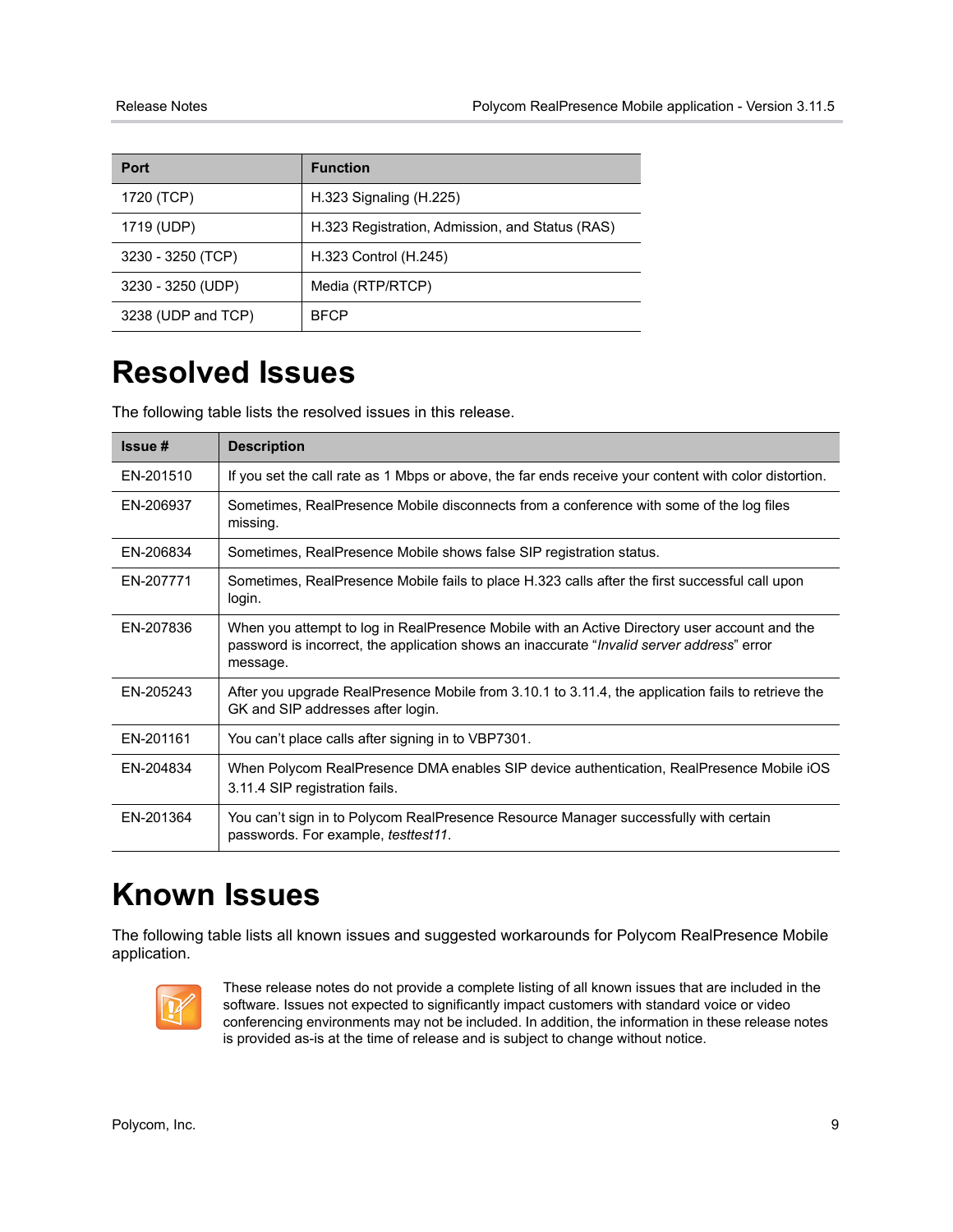| <b>Issue ID</b> | <b>Description</b>                                                                                                                                                                                                                                                                                                                            | Workaround                                                                              |
|-----------------|-----------------------------------------------------------------------------------------------------------------------------------------------------------------------------------------------------------------------------------------------------------------------------------------------------------------------------------------------|-----------------------------------------------------------------------------------------|
| EN-129145       | When SMB 2.0 is enabled on both of RealPresence<br>Resource Manager and the Active Directory server,<br>RealPresence Mobile may fail to connect to<br>RealPresence Resource Manager if<br>SmbServerNameHardeningLevel is not set to 0 on<br>the Active Directory server.                                                                      | Set SmbServerNameHardeningLevel<br>to $0$ .                                             |
| FN-162035       | During the enterprise user sign-in process, the<br>application doesn't validate the IP format entered in<br>the Server field.                                                                                                                                                                                                                 | None.                                                                                   |
| EN-163071       | There are two broken links in the License<br>Agreement page (accessed from the About menu<br>option).                                                                                                                                                                                                                                         | None.                                                                                   |
| EN-200769       | Some devices can't find the RealPresence Mobile<br>phone application in the Google Play Store or can't<br>install it. The error message is: Your device is not<br>compatible with this version. The impacted<br>devices include (but not limited to): Samsung<br>Galaxy S21+ 5G, Samsung 21 Ultra 5g, Galaxy<br>Note20, and Note20 5G models. | Download the RealPresence Mobile<br>application from the Poly Online<br>Support Center. |
| EN-201510       | If you set the call rate as 1 Mbps or above, the far<br>ends receive your content with color distortion.                                                                                                                                                                                                                                      | None.                                                                                   |
| EN-206374       | If you turn on or turn off the camera during a<br>meeting, the call disconnects.                                                                                                                                                                                                                                                              | None.                                                                                   |

#### **Known Issues**

# <span id="page-9-0"></span>**Interoperability Issues**

You may encounter the following issues when using RealPresence Mobile with other products or on specific operating systems.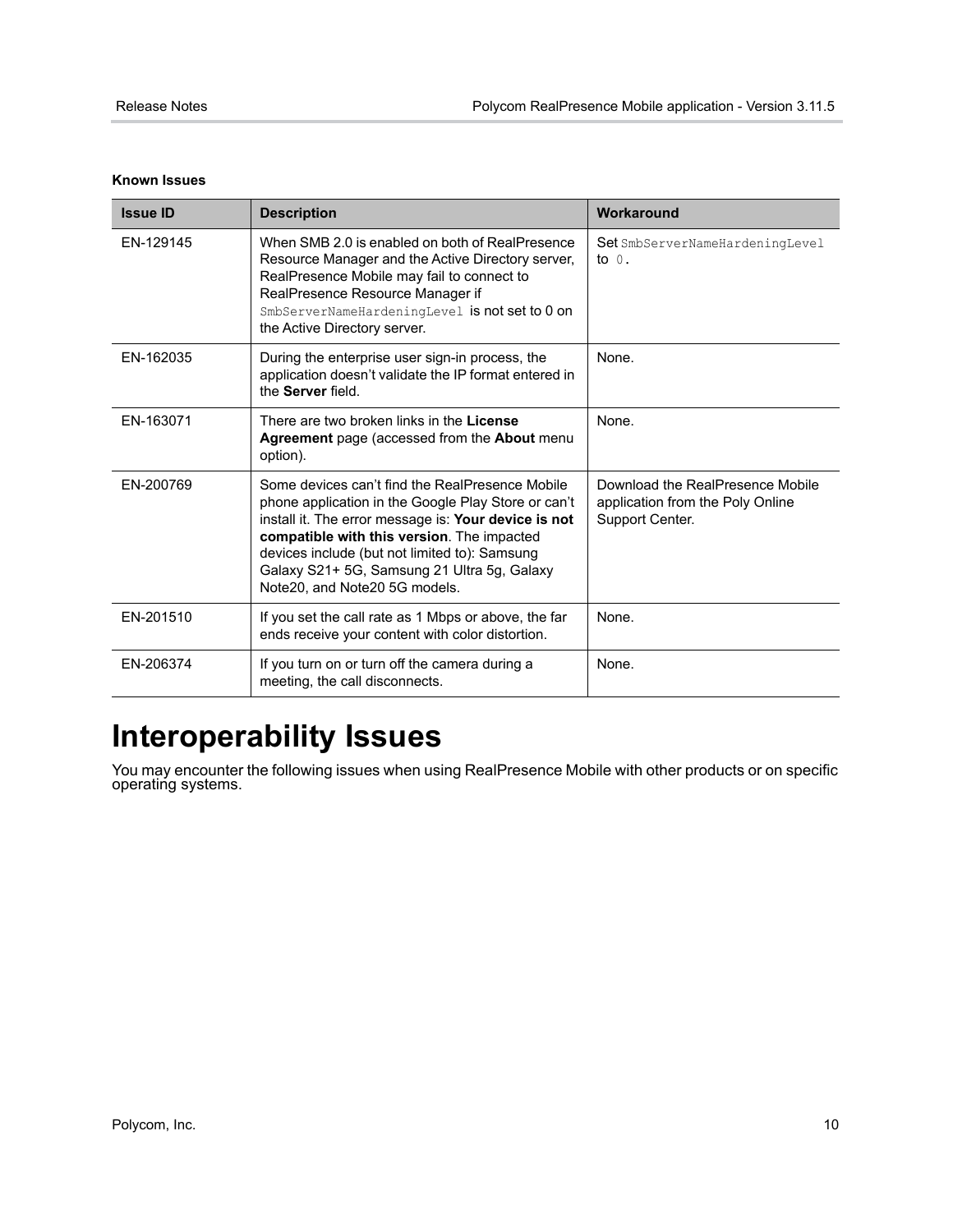| <b>Description</b>                                                                                                                                                                                                                                                                                                                                                                                                                                                                   | <b>Solution</b>                                                                                                                                                                          |
|--------------------------------------------------------------------------------------------------------------------------------------------------------------------------------------------------------------------------------------------------------------------------------------------------------------------------------------------------------------------------------------------------------------------------------------------------------------------------------------|------------------------------------------------------------------------------------------------------------------------------------------------------------------------------------------|
| Screen rotation doesn't work if Virtual Business Card is<br>enabled on Android phones and tablets.                                                                                                                                                                                                                                                                                                                                                                                   | None.                                                                                                                                                                                    |
| If ACL is enabled on RealPresence Access Director, calls<br>may fail due to provisioning data (configured by<br>RealPresence Resource Manager) lost and timeout when<br>Android phones or tablets enter the sleep mode.                                                                                                                                                                                                                                                              | None.                                                                                                                                                                                    |
| Google Pixel 3 and Samsung Galaxy Tab S4 fail in SIP<br>registration over UDP.                                                                                                                                                                                                                                                                                                                                                                                                       | Set the SIP registration over TCP.                                                                                                                                                       |
| As the RealPresence Mobile user, you cannot mute the<br>speaker volume of some Android phones and tablets<br>including Samsung Galaxy Note8 (SM-N950F),<br>SHV-E140S, Galaxy S6 G9200, Galaxy Tab 2 (GT-P5100),<br>Google Pixel, ASUS Transformer Pad (TF300T).                                                                                                                                                                                                                      | None.                                                                                                                                                                                    |
| The speaker's volume is a little low during a call on the<br>following Samsung tablets:<br>Tab3 7" T217A<br>Tab3 8" T311                                                                                                                                                                                                                                                                                                                                                             | It is a limitation of the RealPresence Mobile<br>application. Adjust the volume to the maximum on<br>the tablets.                                                                        |
| The following two issues are due to the system limitation<br>on tables using Acoustic Echo Cancellation (AEC):<br>On the Samsung Galaxy Tab 8.9", Samsung Galaxy<br>Tab 10.1" LTE SC-01D, and ASUS Transformer Pad<br>TF300T tablets, you cannot<br>adjust the speaker volume by using the hardware Volume<br>control.<br>If a Transformer Pad TF300T tablet is close to Polycom<br>HDX or Group Serial 500 systems which enable<br>Ultrasound, you can hear noise from the far end. | This is a system limitation of the tablet. The tablet's<br>system volume control is used for RealPresence<br>Mobile. When a tablet uses AEC, the system volume<br>control does not work. |
| The far end can hear an echo if RealPresence Mobile<br>running on Android device is in the same conference and<br>does not mute.<br>Sony Xperia Z SGP312 Tablet<br>Transformer Pad TF300T Tablet<br><b>DROID XYBOARD Tablet</b><br>$\bullet$<br>Galaxy Tab 2 10" GT-P5100 Tablet<br>$\bullet$                                                                                                                                                                                        | This is a limitation of the tablet. The microphone and<br>the speaker are placed very close.<br>Use a headset or lower the speaker's volume.                                             |
| When you run RealPresence Mobile on HTC smart<br>phones, the loudspeaker volume is too low to be heard<br>during a call.                                                                                                                                                                                                                                                                                                                                                             | This is a limitation of the tablet.<br>Use a headset.                                                                                                                                    |

### **Interoperability Issues Related to the Android Versions and Devices**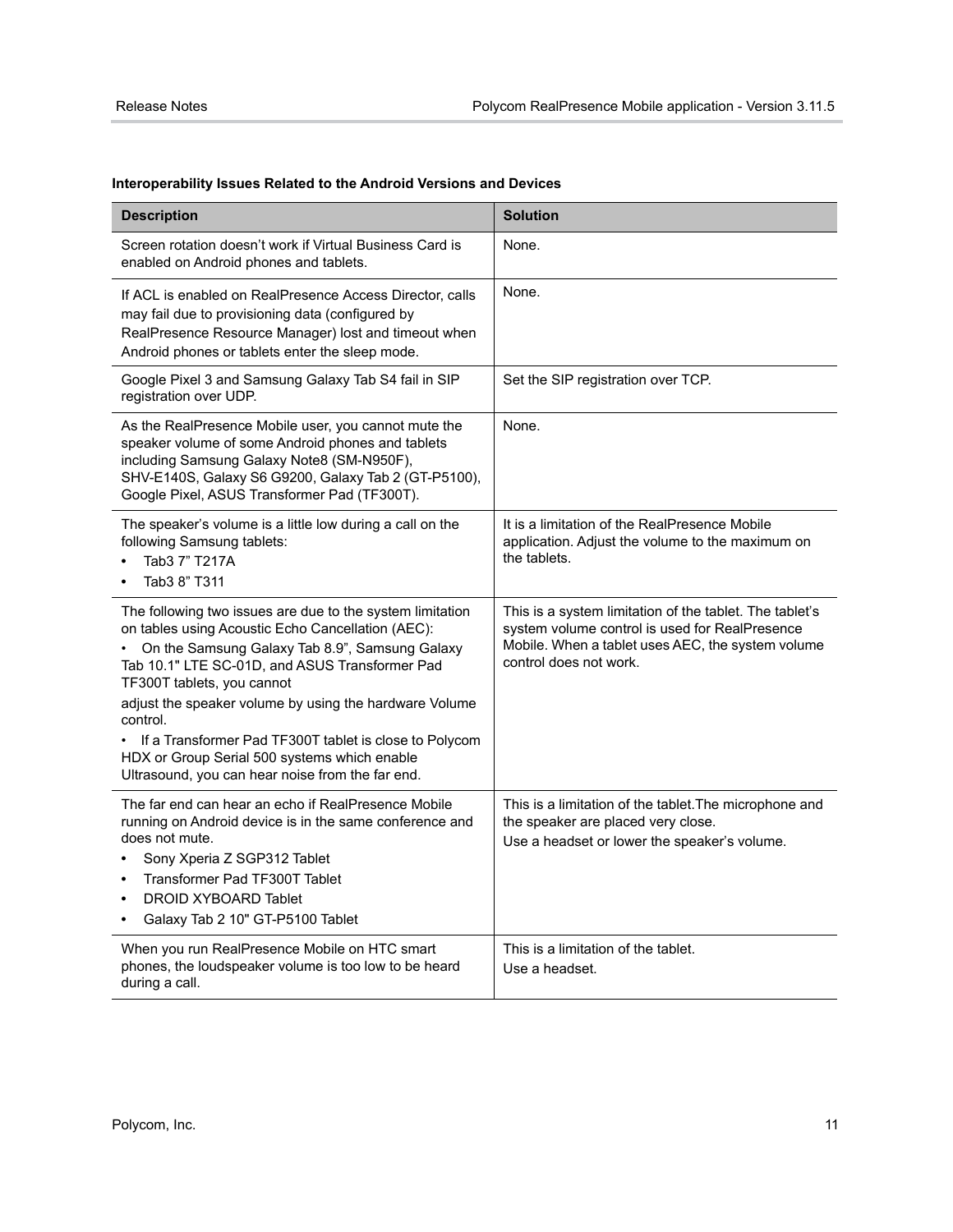# <span id="page-11-0"></span>**Enterprise Scalable Video Coding (SVC) Solution**

| Limitation<br><b>Type</b>                                     | <b>Description</b>                                                                                                                                                                                                                                                                                                                                                                                                                      | <b>Solution</b>                                                                                                                                                                                                                             |
|---------------------------------------------------------------|-----------------------------------------------------------------------------------------------------------------------------------------------------------------------------------------------------------------------------------------------------------------------------------------------------------------------------------------------------------------------------------------------------------------------------------------|---------------------------------------------------------------------------------------------------------------------------------------------------------------------------------------------------------------------------------------------|
| Limitations<br>Related to<br>Other Polycom<br><b>Products</b> | If you create a Continuous Presence (CP) only<br>conference call on Polycom RealPresence<br>Collaboration Server (RMX) 4000/2000 system<br>and Polycom RealPresence Collaboration Server<br>800s version 8.1 with default content settings<br>(Content Settings: HiResGraphics and<br>Content Protocol: H.264 HD), the<br>RealPresence Mobile application can't send or<br>receive content if call rate is set as 384 kbps or<br>below. | Change the RealPresence Collaboration<br>$\bullet$<br>Server (RMX) Content Settings to<br>Graphics, and Content Protocol to<br>H.263 & H.264 Auto Selection.<br>Set the call rate on RealPresence<br>$\bullet$<br>Mobile to above 384 kbps. |
|                                                               | Polycom VSX Visual Concert can't display<br>1024x576 content sent by RealPresence Mobile,<br>whether or not they call each other directly.                                                                                                                                                                                                                                                                                              | Double-click the content to show the<br>content in full screen, then RealPresence<br>Mobile will send 1024x768 content, and the<br>Polycom VSX Visual Concert can display<br>correctly.                                                     |
|                                                               | RealPresence Mobile may consume more than<br>one license on RealPresence Resource<br>Manager if you install and uninstall<br>RealPresence Mobile several times.                                                                                                                                                                                                                                                                         | Configure the reclaim period on<br>RealPresence Resource Manager to a<br>small value (for example five minutes).                                                                                                                            |
|                                                               | RealPresence Mobile supports only using<br>English user names and password to sign in<br>Polycom CMA server and RealPresence<br>Resource Manager, or to register to a<br>gatekeeper or an SIP server.                                                                                                                                                                                                                                   | Use English user name and password.                                                                                                                                                                                                         |
|                                                               | In a motion mode conference, RealPresence<br>Mobile receives video with a long delay because<br>the video is 60 fps.                                                                                                                                                                                                                                                                                                                    | Set a conference with sharpness mode on<br>MCU.                                                                                                                                                                                             |
|                                                               | RealPresence Mobile in internet may fail to call<br>Telepresence m100 in intranet.                                                                                                                                                                                                                                                                                                                                                      | Let Telepresence m100 call RealPresence<br>Mobile.                                                                                                                                                                                          |
|                                                               | You may hear a short audio glitch on<br>RealPresence Mobile when dialing in an SIP<br>AVC encrypted conference created on the<br>RealPresence Collaboration Server (RMX) 4000<br>with NGB.                                                                                                                                                                                                                                              | None                                                                                                                                                                                                                                        |

 SVC is a scalable media relay conferencing solution based on SVC and Scalable Audio Coding (SAC) codecs. It is an alternative to the Advanced Video Coding (AVC) mode that has traditionally been supported. Differences between the two modes are listed in the following table.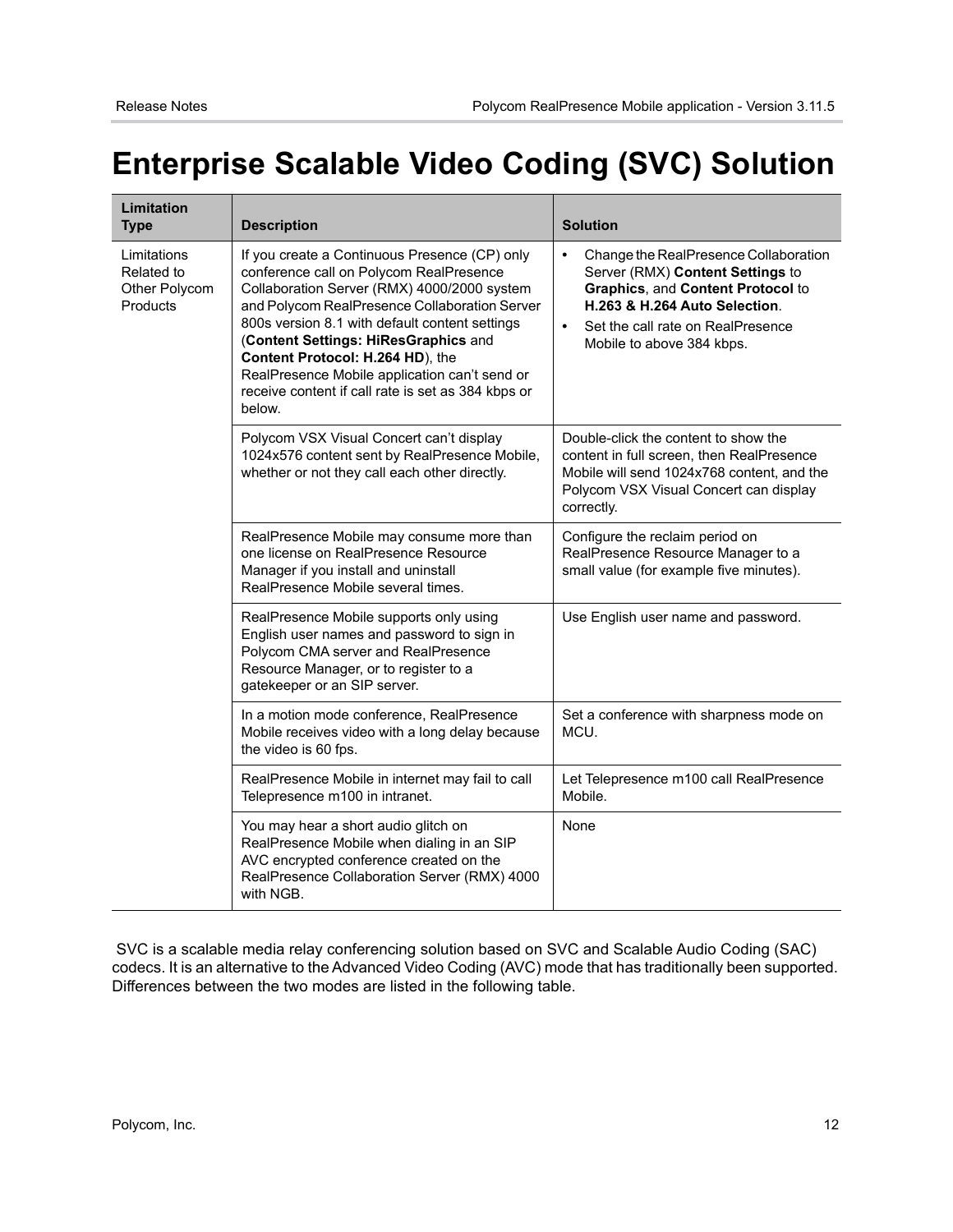| <b>SVC Mode</b>                                                                                                                                                                                                                                                                                             | <b>AVC Mode</b>                                                                                |
|-------------------------------------------------------------------------------------------------------------------------------------------------------------------------------------------------------------------------------------------------------------------------------------------------------------|------------------------------------------------------------------------------------------------|
| Each participant in the conference call is received by the<br>client as a separate video stream.                                                                                                                                                                                                            | The composite video image is determined by the<br>bridge based on administrator configuration. |
| A Caller ID is indicated by text in the appropriate window,<br>on display throughout the call.                                                                                                                                                                                                              | Caller ID information is displayed intermittently.                                             |
| Double-clicking or tapping on a participant's video,<br>content video, or local preview expands that video to full<br>screen. Double-clicking or tapping again reverts the<br>display to the composite image.<br>Pinch controls enable you to zoom in and out on a<br>participant's video or content video. | Layout may typically be controlled by dialing ** and<br>then selecting a format.               |

The SVC solution provides the following features:

- **●** For video send and receive, support up to 720p on high performance devices under 1 Mbps call rate.
- **●** For video send, support 7.5/15 fps
- **●** For video receive, support 7.5/15 fps
- **●** Support auto layouts of 1x1, 1+1 through 1+5

The maximum layout of 1+5 comprises four remote participants plus one content-sharing frame, and one local preview frame

- **●** Support for AVC content
- **●** Support for Scalable Audio Coding (SAC) with at least two quality layers
- **●** Ability to mix up to three different audio streams from the MCU
- **●** Ability to combine up to four different SVC video streams (call rate at 512kbps and above) from the MCUs
- **●** Support for SVC dial-out from RealPresence DMA

Using SVC conference calls has following limitations:

- **●** Does not support recording
- **●** Does not support Far-end Camera Control (FECC)
- **●** In a SIP call, when networks using UDP experience 10 percent packet loss, the screen layout on received devices can be incorrect
- **●** Does not support H.323 call
- **●** In a poor network connection, sometimes a participant disconnects automatically from an SVC call. This can result in a frozen video stream of the participant. The RealPresence RMX system will clear the frozen stream in 30 minutes

# <span id="page-12-0"></span>**Access Media Statistics**

To access media statistics, click **Statistics** . The following table shows the meaning of each value.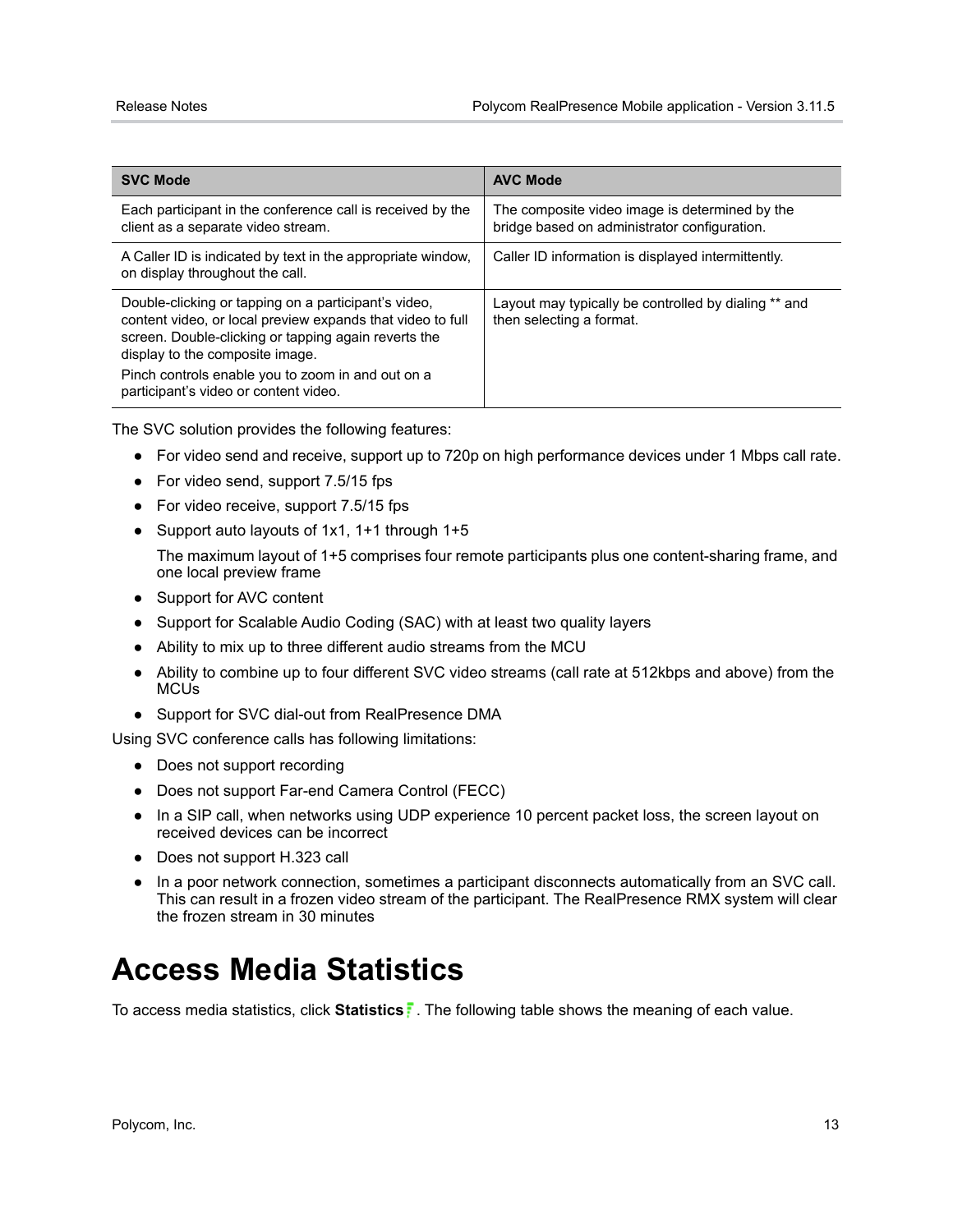| <b>Value</b>                     | <b>Description</b>                                                                                                                                                                                                                                                                                                     |
|----------------------------------|------------------------------------------------------------------------------------------------------------------------------------------------------------------------------------------------------------------------------------------------------------------------------------------------------------------------|
| Call Type                        | SIP or H.323 call type.                                                                                                                                                                                                                                                                                                |
| Call Encryption                  | Indicates whether your call is encrypted.                                                                                                                                                                                                                                                                              |
| Far Site Name                    | Name of the far site.                                                                                                                                                                                                                                                                                                  |
| Far Site System                  | Type of video conferencing system at the far end and the software version.                                                                                                                                                                                                                                             |
| Call Speed                       | Negotiated speed (bandwidth) for the call, which is usually the combined video and<br>audio speeds in the call.                                                                                                                                                                                                        |
| Video Protocol                   | ITU-C video algorithm and annexes used in the current call. The video protocol used<br>depends on the capabilities of the system at the far end as well as on your system's<br>configuration.                                                                                                                          |
| Video Format                     | Picture size currently in use.                                                                                                                                                                                                                                                                                         |
| Audio Protocol                   | Audio algorithm and annexes used in the current call. The audio protocol used depends<br>on the capabilities of the system at the far end as well as on your system's configuration.                                                                                                                                   |
| <b>Audio Rate</b>                | Bandwidth specified for the audio portion of the call. The proportion of the audio rate to<br>the video rate depends on the protocol used.                                                                                                                                                                             |
| Video Rate                       | Bandwidth specified for the video portion of the call. The proportion of the video rate to<br>the audio rate depends on the protocol used.                                                                                                                                                                             |
| Video Rate Used                  | Actual bandwidth being used for the video portion of the call. This is a real-time<br>measurement, which normally fluctuates.                                                                                                                                                                                          |
| Video Frame Rate                 | Rate your system uses to update the picture seen at the far end. The system can send<br>up to 15 fps. If the camera picks up large, continuous, or frequent motions, the software<br>takes longer to assemble the data into video frames, and the frame rate drops. Changes<br>in lighting also reduce the frame rate. |
| Video Packets Loss<br>Percentage | Total video packet loss as a percentage of the total number of video packets transmitted<br>by your system and those transmitted by the far end.                                                                                                                                                                       |
| Video Jitter                     | Percentage of variation in the video transmission rate.                                                                                                                                                                                                                                                                |
| Audio Packet Lost                | Number of audio data packets lost during the call, including transmitted packets and<br>incoming packets. Packet loss indicates congestion or other problems on the network.                                                                                                                                           |
| Audio Packets Loss<br>Percentage | Total audio packet loss as a percentage of the total number of audio packets transmitted<br>by your system and those transmitted by the far end.                                                                                                                                                                       |
| <b>Audio Jitter</b>              | Percentage of variation in the audio transmission rate.                                                                                                                                                                                                                                                                |
| <b>Content Protocol</b>          | Format used for the recording, compression, and distribution of the content.                                                                                                                                                                                                                                           |
| <b>Content Format</b>            | Display resolution of the content.                                                                                                                                                                                                                                                                                     |
| <b>Content Rate</b>              | Rate your system uses in content transmission.                                                                                                                                                                                                                                                                         |
| <b>Content Rate Used</b>         | Actual bandwidth being used for the content transmission.                                                                                                                                                                                                                                                              |
| <b>Content Frame Rate</b>        | Rate your system uses in content frame transmission.                                                                                                                                                                                                                                                                   |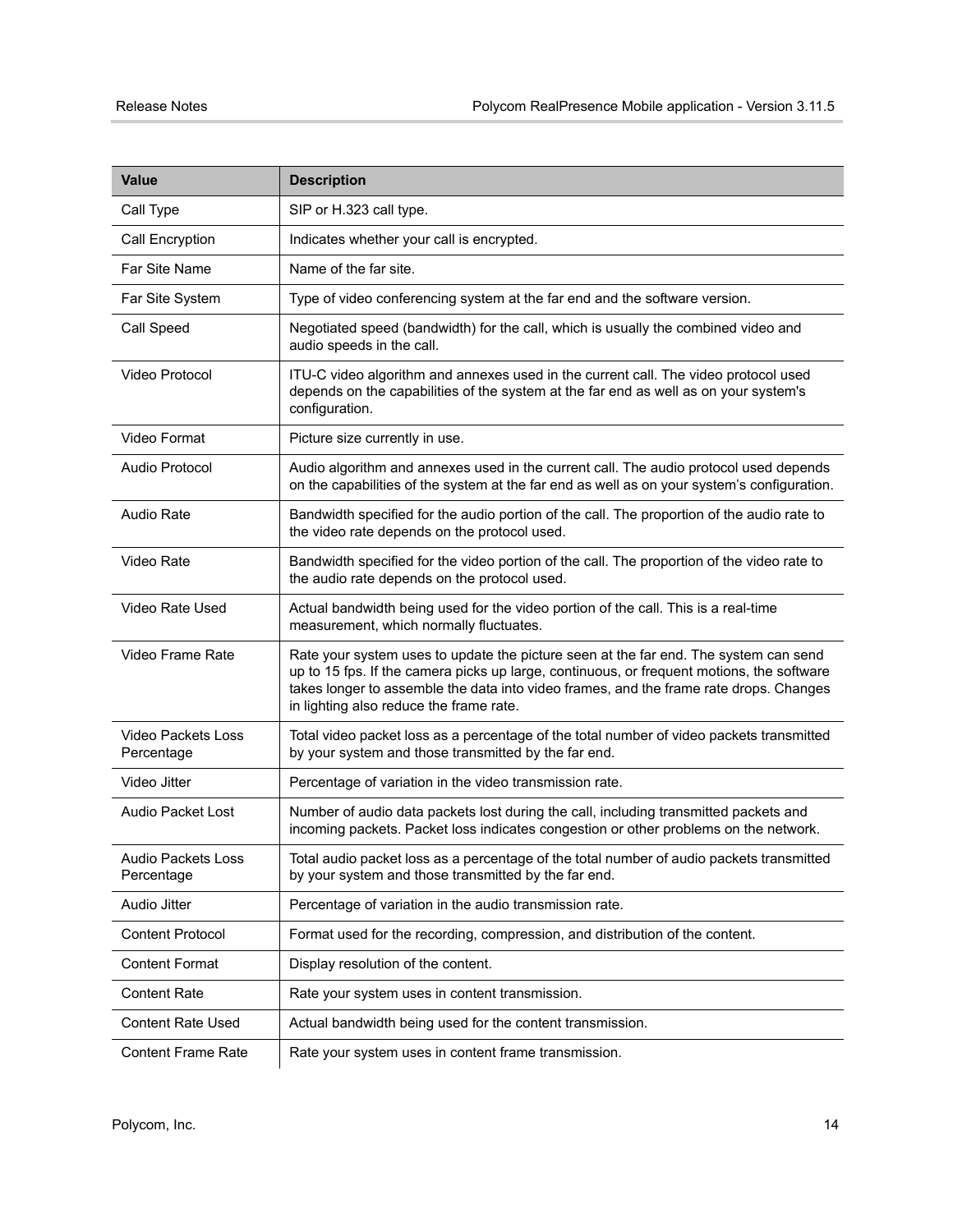| <b>Value</b>                              | <b>Description</b>                                                                                                                                                             |
|-------------------------------------------|--------------------------------------------------------------------------------------------------------------------------------------------------------------------------------|
| <b>Content Packets Lost</b>               | Number of content data packets lost during the call, including transmitted packets and<br>incoming packets. Packet loss indicates congestion or other problems on the network. |
| <b>Content Packets Loss</b><br>Percentage | Total audio packet loss as a percentage of the total number of content packets<br>transmitted by your system and those transmitted by the far end.                             |

# <span id="page-14-0"></span>**Prepare Your Device for Mutual Transport Layer Security**

You can establish secure communications using Mutual Transport Layer Security (MTLS) with provisioning servers such as Polycom RealPresence DMA, CMA, or RealPresence Resource Manager systems.

To establish MTLS connections, the client and server need to hold certificates issued from the same Certificate Authority (CA) and the root certificate of this CA.

To import certificates into your Android device, you need to generate a Certificate Request (CSR) first by using a computer that has installed the OpenSSL tool.

The following example uses Mac as the example.

#### **To generate and import your certificate:**

- **1** Open the Terminal from your Mac computer.
- **2** Generate the private key *client.key*. For example: Mike-MacBook-Pro:~ root# openssl genrsa -out client.key 1024
- **3** Generate the certificate request *client.csr*. For example: Mike-MacBook-Pro:~ root# openssl req -new -key client.key -out client.csr
- **4** You are about to be asked to enter information that will be incorporated into your certificate request.

Enter the Distinguished Name (DN) information that will be incorporated into your certificate request. You can leave some of the fields blank.

```
For som-----
Country Name (2 letter code) [GB]:cn ---CSR info.
State or Province Name (full name) [Berkshire]:bj ---CSR info.
Locality Name (eq, city) [Newbury]:bj ---CSR info.
Organization Name (eg, company) [My Company Ltd]:plcm ---CSR info.
Organizational Unit Name (eg, section) []:caqa ---CSR info.
Common Name (eg, your name or your server's hostname) []:caqa ---CSR info.
E-mail Address []:pp@pp.com ---CSR info.
```
**5** Enter the following extra attributes to be sent with your certificate request. Write down the challenge password. You will need it later in the procedure.

A challenge password []:1234 -----see [Note1] An optional company name []:poly

**6** Submit the certificate request to your CA: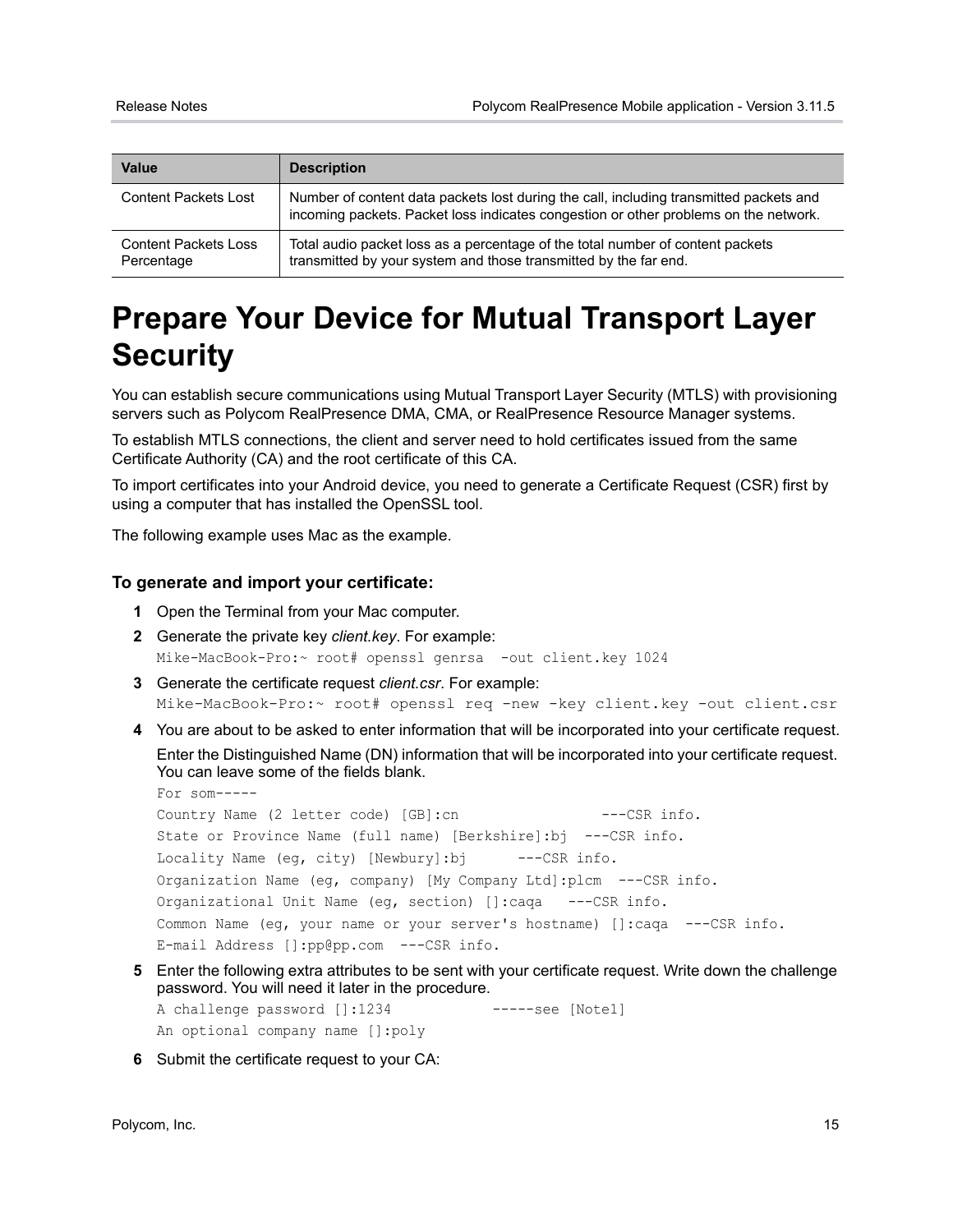- **a** View the content of the file *client.csr* using the following command, then select and copy its content (from ---BEGIN CERTIFICATE REQUEST to END CERTIFICATE REQUEST---):
- Mike-MacBook-Pro:~ root# cat client.csr
- **b** Go to your CA's web interface http://<CA's IP address>/certsrv/, and click **Request a certificate**.
- **c** Click **Advanced certificate request**.
- **d** Click **Submit a certificate request by using a base-64-encoded CMC or PKCS #10 file, or submit a renewal request by using a base-64-encoded PKCS #7 file**.
- **e** Paste the content of the file **client.csr** to the **Saved Request** text field, and click **Submit**.
- **f** Click **Base 64 encoded** and click **Download certificate.**

The file is saved as *certnew.cer* by default in the folder **Downloads**.

- **7** Move the generated **certnew.cer** file to your current directory.
- **8** Convert the file *ccertnew.cer* to a .p12 file by using the OpenSSL tool. For example:

```
Mike-MacBook-Pro:~ root#openssl pkcs12 -export –in certnew.cer –inkey 
client.key –out client.p12 –name testp12
Enter Export Password:
```
Verifying - Enter Export Password:

The export password should be the same as the challenge password you set in Step 3.

- **9** Encrypt the challenge password you set in Step 3:
	- **a** Go to [Convert Strings.](http://www.convertstring.com/EncodeDecode/Base64Encode)
	- **b** Enter the challenge password in the text field, and click **Base64 Encode!**.
	- **c** Copy the encoded text from the following text field, and save it as a .pwd file, for example, *client.pwd*.
- **10** Connect your Android phone or tablet to a PC using a USB cable, then copy file *client.p12* and *client.pwd* to your phone or tablet's internal storage, under the directory **/polycom/certificates**.



#### **To import the root certificate of your CA into Android device:**

- **1** Go to your CA's web address http://<CA's IP address>/certsrv/, click **Download a CA certificate, certificate chain, or CRL**.
- **2** Select **Base 64**, and then click **Download CA Certificate.**
- **3** Connect your Android phone or tablet to a PC using a USB cable.
- **4** From your Android phone or tablet, tap **Settings > Security > Install from Storage**.
- **5** Follow the screen prompt to enter, or set, the screen lock password.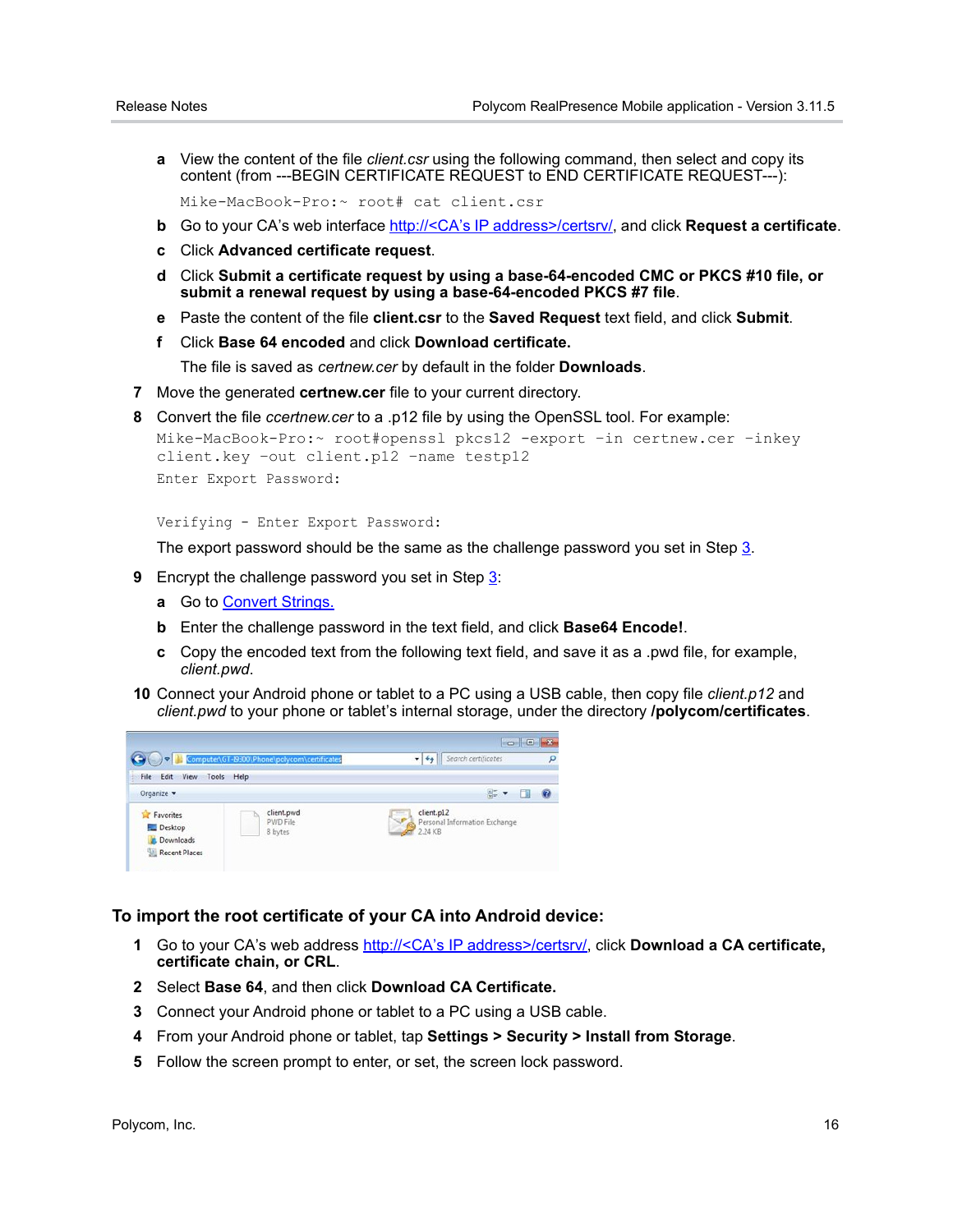- **6** Name the certificate, or accept the suggested name.
- **7** Click **OK** to install the certificate.

The certificate is now installed on your device.



To establish MTLS connection with servers such as Polycom RealPresence DMA, CMA, or RealPresence Resource Manager systems, these systems should also hold the CA root certificate and the system's certificates.

# <span id="page-16-0"></span>**Get Help**

For more information about installing, configuring, and administering Poly products or services, go to the Poly site, click Support, and choose the option best suited to your needs.

## <span id="page-16-1"></span>**Related Poly and Partner Resources**

See the following sites for information related to this product.

- **●** The [Poly Online Support Center](https://support.polycom.com/content/support.html) is the entry point to online product, service, and solution support information including Licensing & Product Registration, Self-Service, Account Management, Product-Related Legal Notices, and Documents & Software downloads.
- **●** The [Poly Document Library](https://documents.polycom.com/) provides support documentation for active products, services, and solutions. The documentation displays in responsive HTML5 format so that you can easily access and view installation, configuration, or administration content from any online device.
- **•** The **Poly Community** provides access to the latest developer and support information. Create an account to access Poly support personnel and participate in developer and support forums. You can find the latest information on hardware, software, and partner solutions topics, share ideas, and solve problems with your colleagues.
- The [Poly Partner Network](https://www.poly.com/us/en/partners) are industry leaders who natively integrate the Poly standards-based RealPresence Platform with their customers' current UC infrastructures, making it easy for you to communicate face-to-face with the applications and devices you use every day.
- The [Poly Services](https://www.poly.com/us/en/products/services) help your business succeed and get the most out of your investment through the benefits of collaboration.

## <span id="page-16-2"></span>**Copyright and Trademark Information**

© 2021 Plantronics, Inc. All rights reserved. No part of this document may be reproduced, translated into another language or format, or transmitted in any form or by any means, electronic or mechanical, for any purpose, without the express written permission of Plantronics, Inc.

Plantronics, Inc. (Plantronics + Polycom, Now together as Poly)

345 Encinal Street

Santa Cruz, California

95060

Poly and the propeller design are trademarks of Plantronics, Inc. All other trademarks are the property of their respective owners.